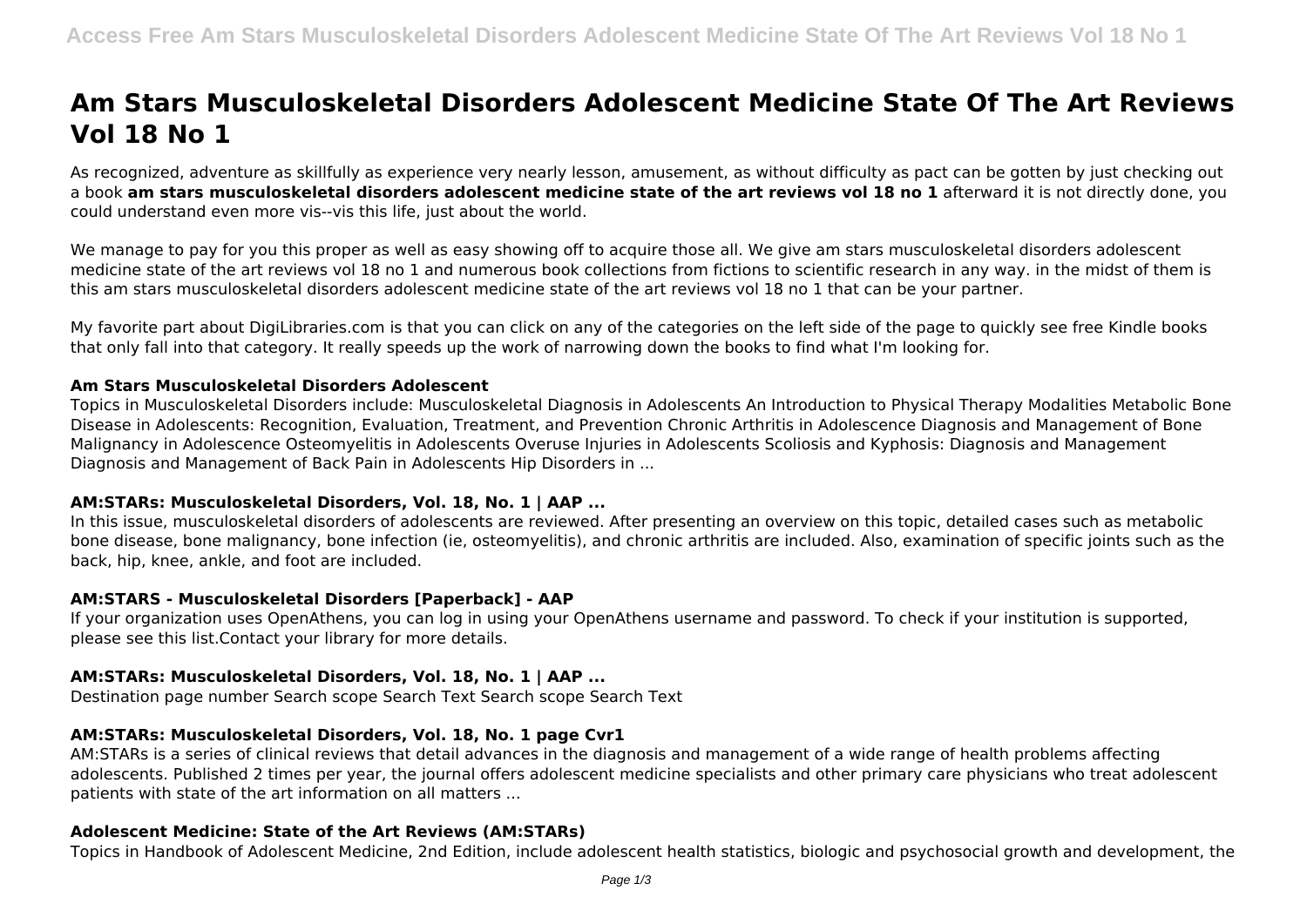adolescent office visit, endocrine/metabolic, gynecology, contraception, infectious diseases, cardiorespiratory, genitourinary, dermatology, musculoskeletal and sports medicine, mental health and psychotropic medications, nutrition, rheumatology ...

## **AM:STARs: Handbook of Adolescent Medicine, Vol. 20, No. 2 ...**

AM:STARs: Adolescent Medicine: State of the Art Reviews is the official publication of the AAP Section on Adolescent Health. Published 3 times per year, the journal offers adolescent medicine specialists and other primary care physicians who treat adolescents state of the art information on all matters relating to adolescent health and wellness.

## **AM:STARs: Adolescent Gynecology, Vol 23, No. 1 | AAP eBooks**

STAR syndrome is a very rare syndrome that affects many parts of the body. "STAR" is an acronym for the primary signs and symptoms of the syndrome: S yndactyly - webbed or conjoined fingers or toes (the toes are particularly affected in this syndrome). T elecanthus - increased distance between the inner corners of the eyes. A nogenital malformations - abnormal formation of the anus and/or ...

## **STAR syndrome | Genetic and Rare Diseases Information ...**

They include obesity, damage to articular cartilage, malalignment of the lower extremities, and irreparable damage to the meniscus or labrum. Certain pediatric orthopedic disorders (eg, hip dysplasia, slipped capital femoral epiphysis [SCFE], and adolescent Blount disease) also increase the chance of early OA.

# **Musculoskeletal disease in children and teenagers ...**

Read AM:STARs Hot Topics in Adolescent Health: Adolescent Medicine State of the Art Reviews. Yahya M. 0:06. Read AM:STARs Sports Medicine and Sport Injuries: Adolescent Medicine State of the Art Reviews ... Read AM:STARs Musculoskeletal Disorders: Adolescent Medicine: State of the Art Reviews Vol. Yahya M. 0:07. Read AM:STARs Substance Use and ...

# **Read AM:STARs Social Networking & New Technologies ...**

Major musculoskeletal problems such as adolescent idiopathic scoliosis and slipped capital femoral epiphysis are linked to peak growth velocity during puberty . Other conditions which have a peak onset around puberty are the osteochondroses (conditions which affect growing bones and articular cartilage) such as Scheuermann's disease, Freiberg's disease, and osteochondritis dissecans.

# **Musculoskeletal conditions in children and adolescents ...**

AM:STARs: Advances in Adolescent Eating Disorders covers a wide variety of topics, including. Challenging classical concepts in the diagnosis and medical management of eating disorders. The media and eating disorders. An integrated approach to eating disorders and obesity prevention: what the research has taught us.

## **AM:STARS Advances in Adolescent Eating Disorders ...**

Musculoskeletal disorders are one of the most common causes of disability for people around the world [].In adults, musculoskeletal pain is a common reason for care seeking, especially in primary health care settings where it is typically assessed and managed [].Similarly, primary care settings play a vital role in the early detection and appropriate management of inflammatory and non ...

## **Musculoskeletal conditions in children and adolescents ...**

Focusing on musculoskeletal disorders in adolescents, this work is a reference and practice tool with evidence-based reviews that detail advances in